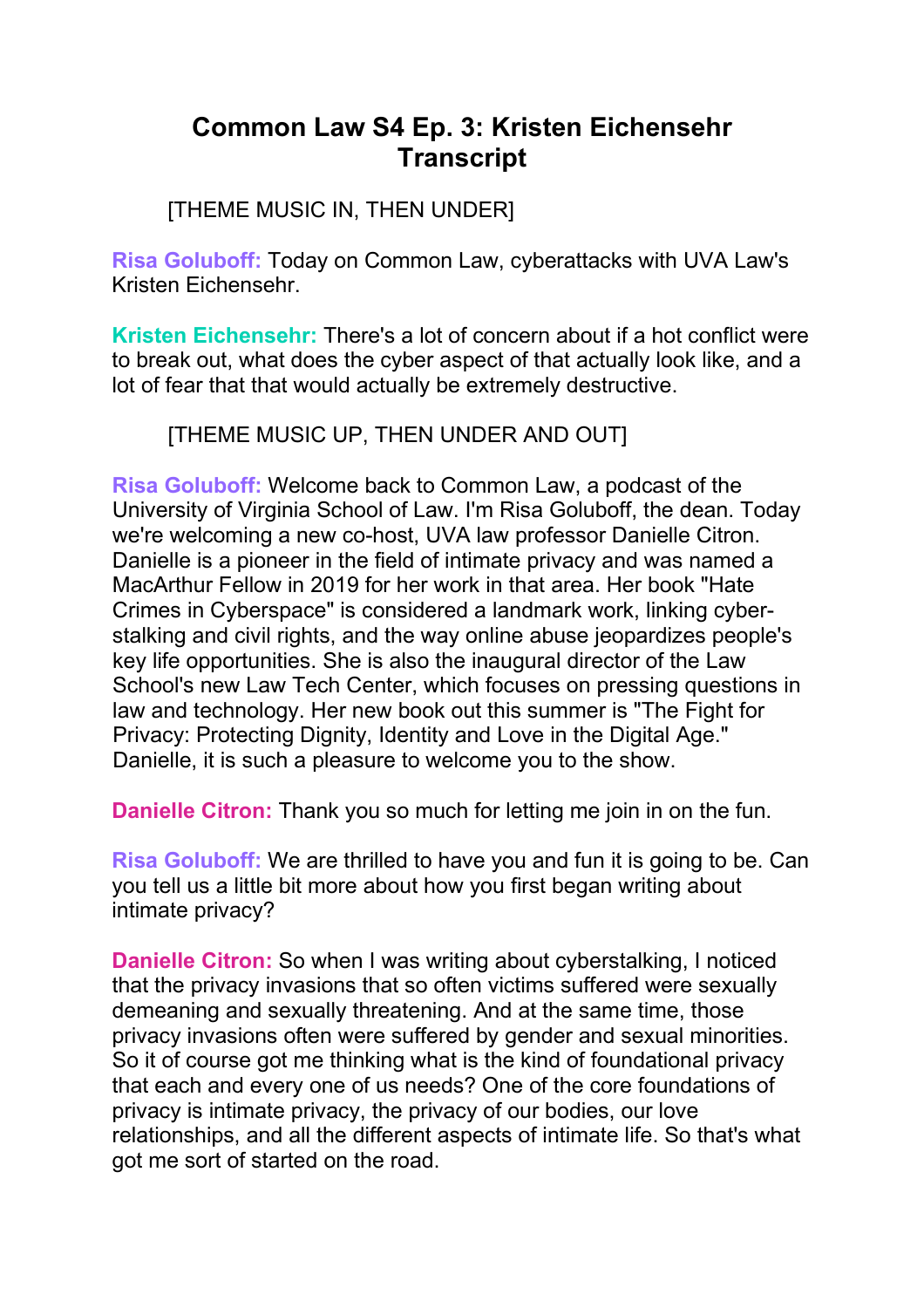**Risa Goluboff:** You know, you work on the regulation of online platforms, you work on, digital impersonation, like deep fakes that are becoming more and more common. You're so wide ranging in what you talk about. I just think you're such a model for the research that you do and then applying it into the real world.

**Danielle Citron:** Thank you so much.

**Risa Goluboff:** Tell us who is up as your first guest.

**Danielle Citron:** Today, we're going to be talking to UVA law professor Kristen Eichensehr about her work on the attribution of cyberattacks. In addition to being affiliated with the Law Tech Center, Kristen is the director of the law school's National Security Law Center. She's also a member of the U.S. State Department's Advisory Committee on International Law.

**Risa Goluboff:** Well, this is going to be excellent. We will be right back with professor Kristen Eichensehr.

[THEME MUSIC UP, THEN UNDER AND OUT]

**Danielle Citron:** Kristen, thank you so much for coming on today and talking to us about your work.

**Kristen Eichensehr:** Thanks so much for having me.

**Danielle Citron:** So Kristen, could you set the stage for us and describe what you mean by cyberattack? And then perhaps just give a few examples.

**Kristen Eichensehr:** Cyberattack is a broad term that covers a wide gamut of things. Anything from distributed denial of service attacks, to ransomware, to destructive attacks that wipe hard drives, up to and including things like the Stuxnet attack against Iranian nuclear facilities.

**Risa Goluboff:** Can you say more about that? What was the Stuxnet attack?

**Kristen Eichensehr:** So that is an attack that has been widely attributed to the United States and Israel working together to compromise Iranian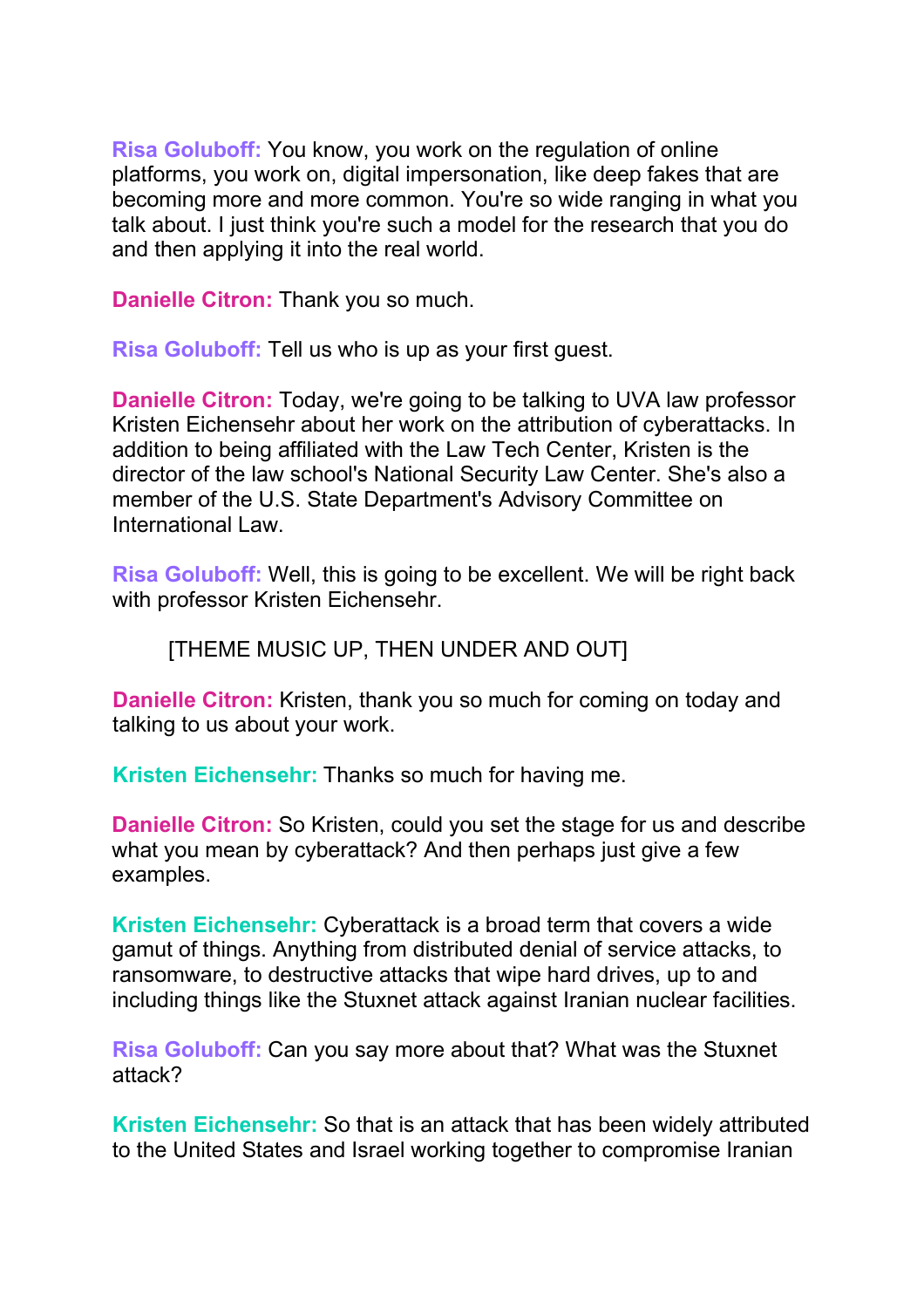nuclear facilities and to slow down their development of a nuclear weapon.

**NPR: STUXNET RAISES ['BLOWBACK'](https://www.npr.org/2011/11/03/141948772/stuxnet-poses-thorny-issue-for-cyberdefenders) RISK IN CYBERWAR Tom Gjelten:** The Stuxnet attack in Iran physically destroyed centrifuges by working through the computers that controlled them. Now we have to worry someone will use a similar worm to attack critical facilities here in the U.S.

**Kristen Eichensehr:** That was a big wake-up call I think for people that, you know, governments are active in this space and there's a lot that can happen. And then for a while, everyone talked about intellectual property theft. And then for a while, everyone talked about election interference. And then if you think back just to the last year, a big story for the United States has been ransomware. What previously was thought of as just a law enforcement matter has now become a national security issue.

**Risa Goluboff:** What first piqued your interest in cyberattacks and whether and how we name the perpetrators of cyberattacks?

**Kristen Eichensehr:** My interest in cybersecurity issues more generally goes back more than a decade. It was sort of a hypothetical interest of how would international law deal with a cyberattack? And it's obviously something that has gotten more concrete as we've had more cyber incidents play out.

#### **Danielle Citron:** Yes.

**Kristen Eichensehr:** I wrote a paper a couple of years ago called "Public Private Cybersecurity," and that was the place I first discussed the cyberattack attribution question, because it was really striking to me when I wrote that paper that you had private companies going after states saying, you know, we believe this foreign intelligence service or this foreign military is responsible for a cyberattack against our customer. And that just struck me as a really interesting development to see companies kind of tussling with states in that way.

#### **Risa Goluboff:** Right.

**Kristen Eichensehr:** The more attributions we saw play out both from companies and from governments, it seemed like the time was right to think about the legal issues surrounding attribution as well.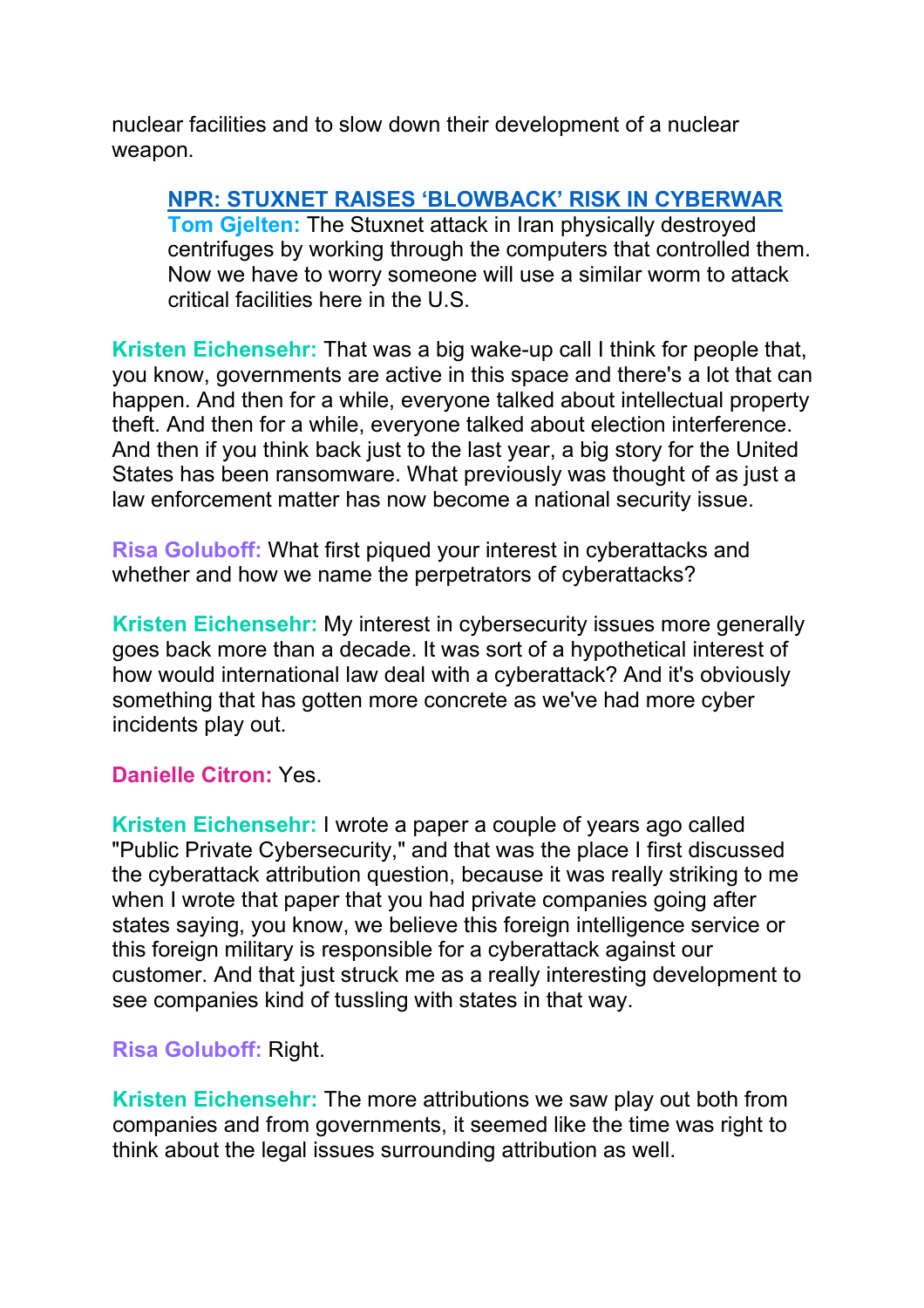**Danielle Citron:** So we're tossing around this word attribution, but for listeners who might not fully understand what that means, can you define it for us?

**Kristen Eichensehr:** So attribution is the process of assigning responsibility for the commission of a cyberattack. So it can be technical attributions, so that's the computer from which an attack was launched. You can talk about also legal and policy aspects of it. So you might be talking about the individual who operated the computer that launched the attack, or you might be talking about the state or criminal enterprise that employs the person who sat at the computer and launched the attack.

**Danielle Citron:** So you've been doing a lot of research into attributions. How many are we talking about anyway?

**Kristen Eichensehr:** It used to be that I was tracking, you know, one or two a year, and then it really started to be a whole flurry of them. So we were seeing a lot more, a big uptick and not just in the United States, but other allied countries joining in, private companies in the game. And so I started to think, what are the legal issues related to this? Oftentimes attribution is framed as kind of a press release, but there are a lot of legal issues embedded in it. And so unpacking those became a big part of my research.

**Risa Goluboff:** So talk a little bit about state-sponsored cyberattacks. When did we start to see and talk about those in particular and how have those changed over the past decade?

**Kristen Eichensehr:** Well, we started to see them long before people really started talking about them – or certainly before states started talking about them. There were sort of whispers about state actions in the mid-2000s, but things really accelerated a lot with the revelations about the Stuxnet attack in that period.

**Risa Goluboff:** Okay.

**Kristen Eichensehr:** That was years before the United States established Cyber Command, but that kind of opened the flood gates of talking more about state-sponsored actions.

**Danielle Citron:** So just by way of background, the United States Cyber Command is a Department of Defense unit, which was created in 2009 and focuses on cyberspace.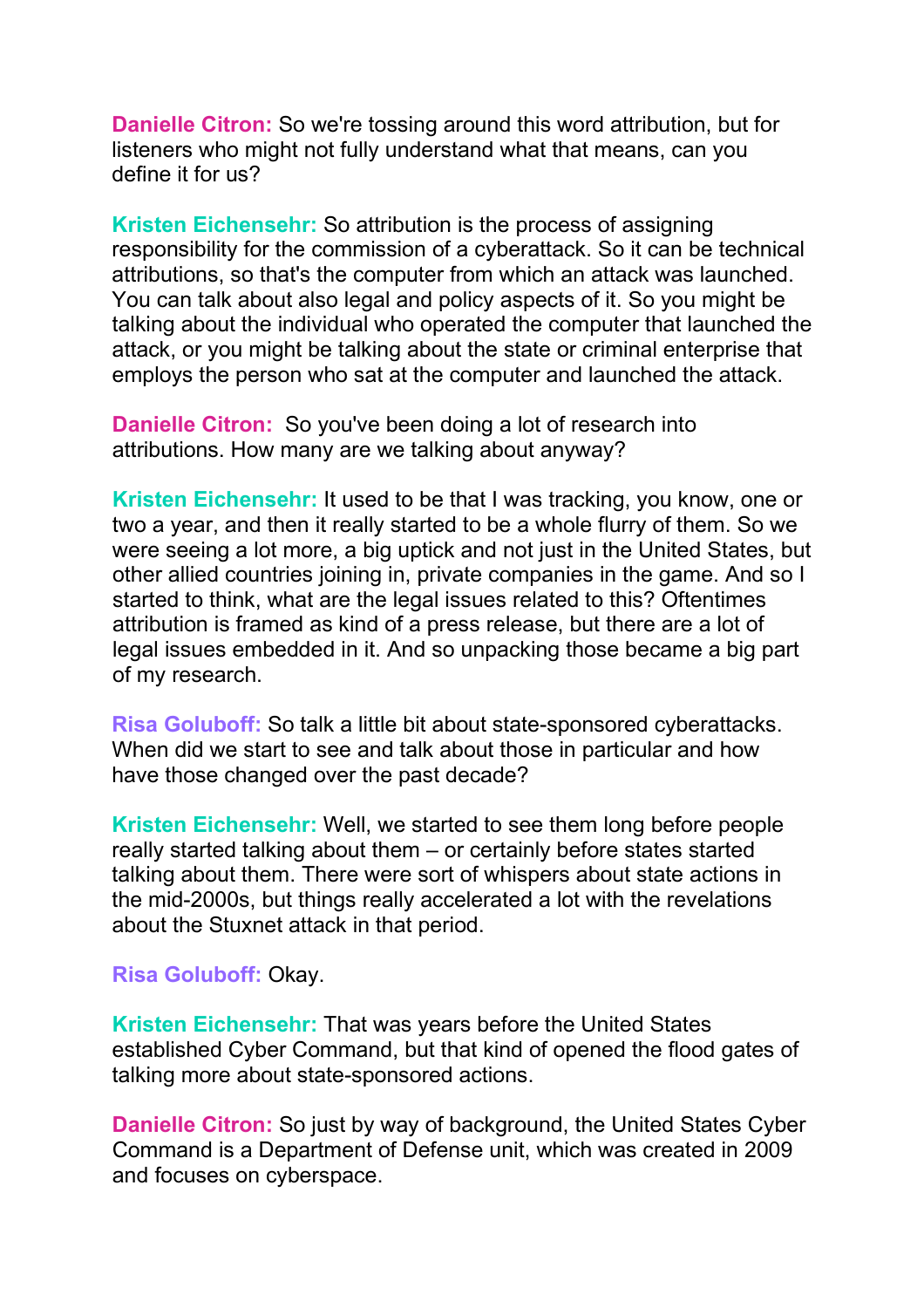**Kristen Eichensehr:** Yeah. The first time the United States formally accused another foreign government of a cyberattack was in an indictment of Chinese People's Liberation Army officers in 2014. And that was for intellectual property theft from U.S. companies.

**AP: ATTORNEY GENERAL ERIC HOLDER [ANNOUNCED](https://www.youtube.com/watch?v=AO3dKUBV1NE) CYBER-[ESPIONAGE](https://www.youtube.com/watch?v=AO3dKUBV1NE) CHARGES MONDAY AGAINST FIVE CHINESE MILITARY Eric Holder:** Today we are announcing an indictment against five officers of the Chinese People's Liberation Army for serious cybersecurity breaches against six American victim companies. These represent the first-ever charges against known state actors for infiltrating United States commercial targets by cyber means.

**Risa Goluboff:** Why is attribution important? What work is attribution doing?

**Kristen Eichensehr:** It's truly a great question. The early theory was sort of going public with state action was going to be naming and shaming. This was going to deter states from engaging in this bad activity. There's a lot of skepticism about that. Instances where China has engaged in allegedly intellectual property theft well after 2015 agreeing with President Obama that they would stop doing that sort of thing.

### **OBAMA: U.S., CHINA WON'T [ENGAGE](https://www.youtube.com/watch?v=_Z3hJ_0CXqo) IN CYBER THEFT OF TRADE [SECRETS](https://www.youtube.com/watch?v=_Z3hJ_0CXqo)**

**President Obama:** We've agreed that neither the U.S. or the Chinese government will conduct or knowingly support cyberenabled theft of intellectual property, including trade secrets or other confidential business information for commercial advantage.

**Kristen Eichensehr:** There's a lot of skepticism about that kind of macro-level deterrence. I think you can argue maybe that there are other purposes to attributions. So when you have an individual who's charged and then an indictment or sanctioned, that makes the consequences pretty personal. So you might think about kind of micro-level deterrence, changing the behavior of particular foreign government employees or entities, companies that are sanctioned. Also what we've seen, I think, with some of the more technical attributions that come with indicators of compromise and other sorts of technical information aimed at companies and other entities, the attributions are, are made public to allow people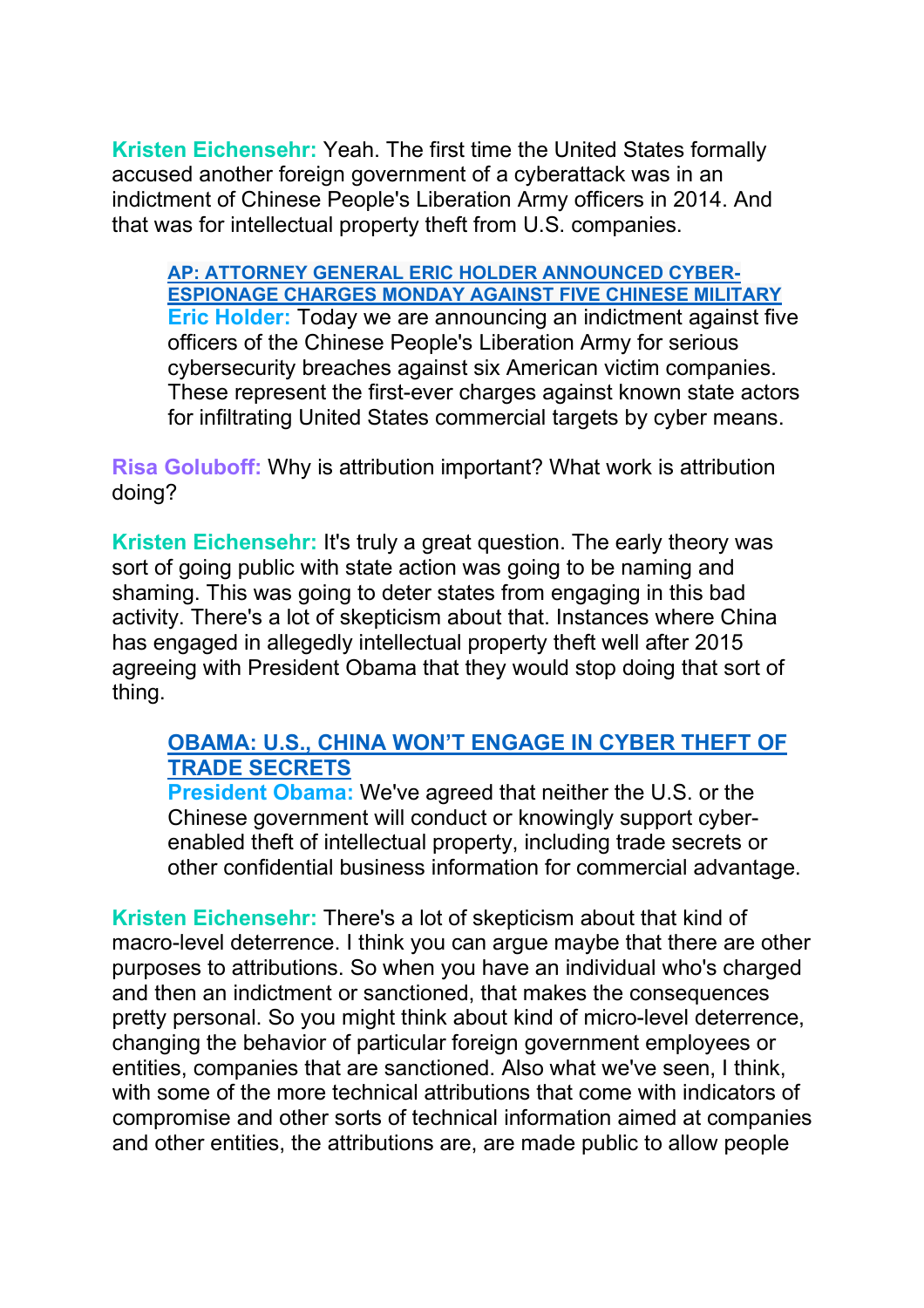to secure their systems and networks, right? They're informative in a way that lets them respond and protect themselves.

**TODAY: APPLE ISSUES [EMERGENCY](https://www.youtube.com/watch?v=KBIvKUw2Kro) SECURITY UPDATE Miguel Almaguer:** This morning, an urgent warning from Apple alerting all users to update the software on their devices. Independent researchers warned an Israeli spyware company NSO Group developed a tool to secretly take control of nearly any Apple computer, iPhone, or watch.

**Kristen Eichensehr:** And then I also think – this ties into my international law work – that another purpose the attributions have is to bring clarity to what's going on in cyberspace, and this plays into discussions about norms and international law.

**Danielle Citron:** Does the state's attribution of a cyberattack have an impact on domestic law and the way companies act and might a state actor kind of hold back from an attribution in the thought that companies don't want them to do it, or it might have implications for insurance?

**Kristen Eichensehr:** As a matter of domestic law, government attribution can have certain kinds of effects, at least potentially. You mentioned insurance. That's been one of the sort of hot topics. And it's not exactly clear how that's going to play out. So there was a cyberattack in Ukraine in 2017 called NotPetya, widely attributed to Russia.

# **AL [JAZEERA:](https://www.youtube.com/watch?v=h-aWCeuvUpQ) MASSIVE CYBER ATTACK SPREADS [RANSOMWARE](https://www.youtube.com/watch?v=h-aWCeuvUpQ) VIRUS GLOBALLY**

**Mereana Hond:** Cyber specialists for companies around the world joined the scramble to contain it. From Russia's state oil giant Rosneft, Danish shipping conglomerate Maersk, U.S. drug company Merck, to India's largest container port in Mumbai.

**Kristen Eichensehr:** It initially spread from tax software in Ukraine to all around the world, eventually caused about \$10 billion worth of damage, and hit a number of companies. So Merck, Mondelez, a bunch of others. And those companies had cybersecurity insurance. So they tried to collect under their policies and they were denied under exclusions for "hostile and war-like action." There was just a recent state court decision in New Jersey about Merck. And there, the court said the exclusion did NOT apply, so their property insurance coverage DID cover the damage from NotPetya. But it's really an area that's evolving a lot and it's not clear which way courts are going to go on that.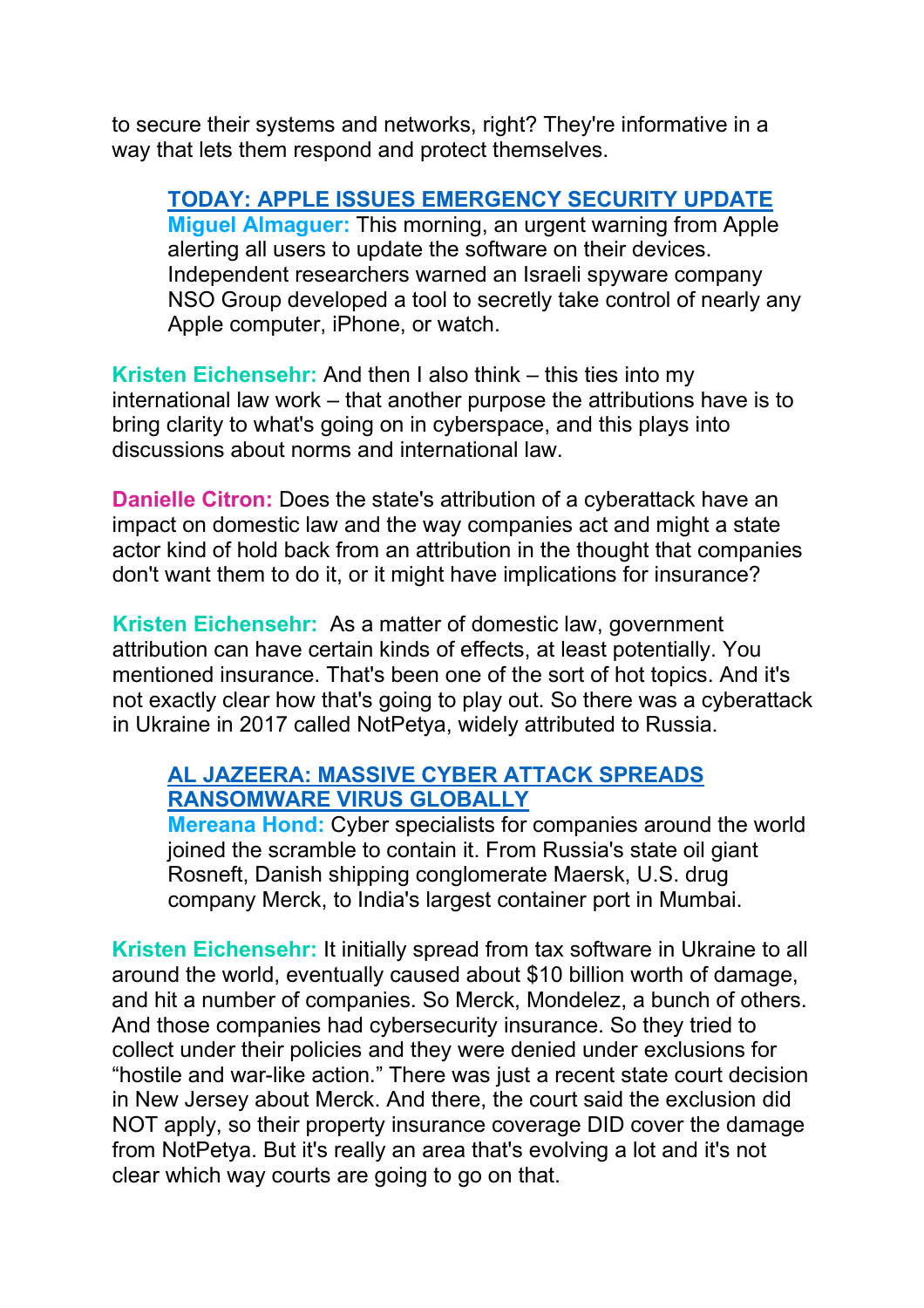**Risa Goluboff:** Attribution right now is in the hands of so many different actors, right?

#### **Kristen Eichensehr:** Yeah.

**Risa Goluboff:** States, nongovernmental bodies like security firms or the media, and the amount of information that gets revealed about each attack, why a certain actor is believed to be the perpetrator, the level of evidence necessary to make an attribution, right? These just vary incredibly widely. So you're proposing to change this kind of anything goes way of doing things. So what do you see as the problem with the current approach and why isn't it working?

**Kristen Eichensehr:** If you look at the kind of high-end of state action – so things like use of force in self-defense against an armed attack – there's at least some emerging consensus there. You need kind of clear and convincing or clear and compelling evidence. But if you're talking sort of the normal – I hesitate to say it – but becoming more run-of-themill cyberattacks that we're seeing, they're not at that high level. So then what's the legal standard? So what I've argued is that when there's a public attribution to a state of a cyberattack, that attribution should be accompanied by sufficient evidence to enable cross-checking of the attribution by other parties. Risa, you mentioned there are a lot of different entities who are engaging in attribution, so you might have a government attribution that a private-sector cybersecurity company can confirm, can sort of validate.

**Risa Goluboff:** How do you ensure that kind of standardization or consistency across different sovereign states that might not be interested in the same level of disclosure or playing by the same rules?

**Kristen Eichensehr:** It's incredibly messy.

**Risa Goluboff:** I mean, that's a question for international law, right? An endemic question.

**Kristen Eichensehr:** Yes. Yes, it is. I have this legal proposal that I think is sensible and reasonable and helpful. But it's worth noting that states that have taken a position on the question, including the United States, have said that they are NOT legally required to give evidence to support their attributions. They say that they, you know, they might do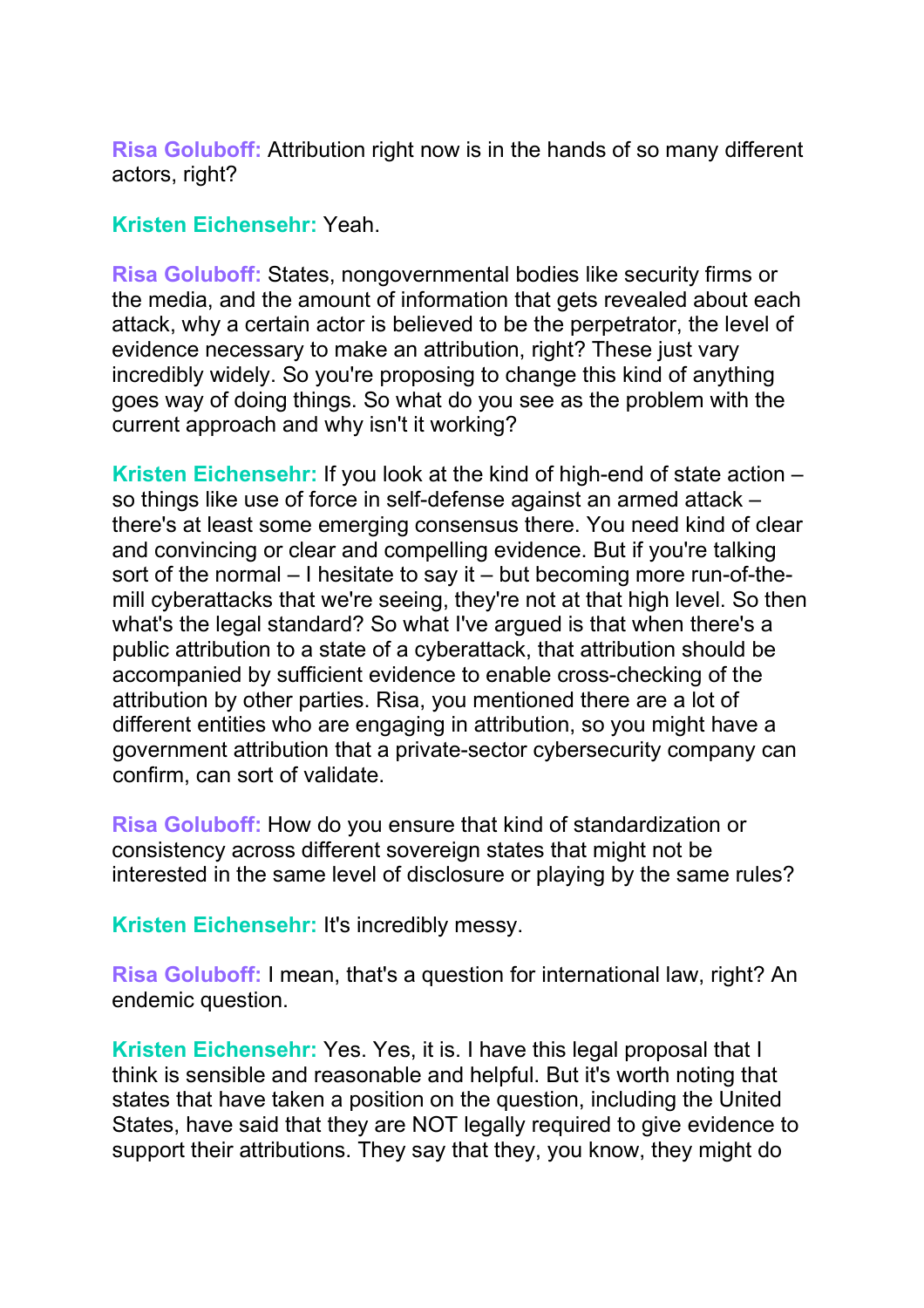that as a matter of policy, but they are not legally required to do that. You know, this is a, this is a bit of an uphill battle that I'm waging.

**Danielle Citron:** And I guess it's in part because they don't want to have to show the work.

**Kristen Eichensehr:** Yeah.

**Danielle Citron:** They may reveal sources and methods. What's your take on that?

**Kristen Eichensehr:** I think it's pretty short-sighted. It's a view derived from a position of luxury at the moment where the U.S. and the UK are some of the most prolific attributors. And so they're thinking of it in terms of how it would affect their own behavior and not in terms of how it would affect the behavior of other potential attributors going forward. So I'm very worried about these kind of "trust us" attributions that don't come with evidence, because you could easily imagine states that just get it wrong or states that deliberately get it wrong and accuse other states and use that as a pretense for all sorts of things. I think that the US/UK position is a little bit short-sighted for that reason. I think they should be looking longer term.

**Risa Goluboff:** Is there something proprietary about the information or, you know, what's on the other side of the ledger, what would make someone not want to share that information?

**Kristen Eichensehr:** Yeah, I mean, there is a risk to disclosing sources and methods, and governments have an almost visceral dislike of publicly disclosing information in a lot of circumstances.

**Risa Goluboff:** That's just kneejerk. That's just – we're not going to show it if we don't have to.

**Kristen Eichensehr:** Exactly.

**Risa Goluboff:** Right.

**Kristen Eichensehr:** To a large extent, they're already doing it. You see indictments that are 50, 60, 70 pages. They're quite detailed. And so they've shown that they CAN actually provide that information. And moreover, you also see the U.S. government in particular, fairly often relying on attributions done by credible private-sector entities. This has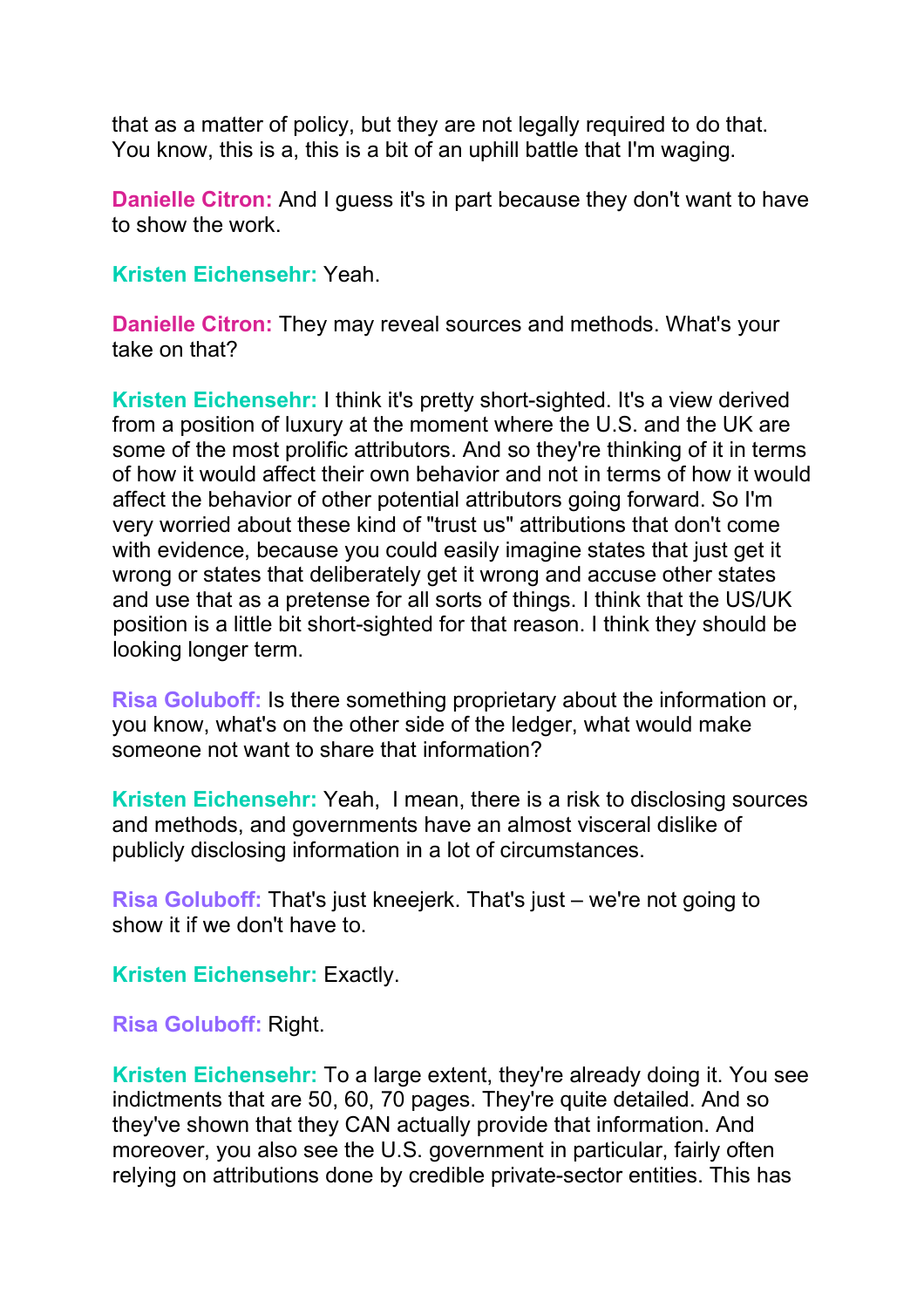been true since 2013. One of the big sort of moments in the history of attribution of cyberattacks was when a company called Mandiant released what it called the APT1 report, which was a very long, very detailed report that accused China of intellectual property theft.

**FRANCE 24: THE INTERVIEW - GRADY SUMMERS (VP MANDIANT) ABOUT CHINA'S CYBERWARRIORST Grady Summers, VP Mandiant:** These hackers are a group that we call APT1 or Advanced Persistent threat One, are in fact members of the People's Liberation Army unit 61398 ... It's not an accusation that we make lightly. Uh, we're certain of it based on the evidence that we've put together. The good thing though, is that we've been very open with this evidence. We've released over 3,000 indicators, a 60-page report, a lot of details that other researchers can review and draw their own conclusions as well.

**Kristen Eichensehr:** In the wake of that, you would see U.S. government officials saying, "Well, you know, as Mandiant has said, China is engaged in this kind of behavior." You see the government using private-sector information and private-sector attributions to talk around classified information. A lot of these attributions could be done with substantial evidence.

**Danielle Citron:** Do you come down on any particular standard? That is, the amount of evidence that you have to show that would qualify as an attribution?

**Kristen Eichensehr:** The standard I sort of settle on in the paper is something akin to a verifiable preponderance standard, so it sort of mixes process and amount of evidence, right? You see in international law, assertions that, you know, states have to act reasonably. To me, I think reasonable means "more likely than not to be true." You have to have the states that are acting in good faith and saying, "we believe this to be true." You don't have to be 90% sure it's true, or even 75% sure that it's true, but it has to be your sort of best assessment of the truth of the accusation.

**Danielle Citron:** Are you worried at all about mischief makers? You know, a sock puppet scenario where A accuses B and it's definitely not B, but it's this other story that they're not going to tell us about. And would your verifiable preponderance of the evidence standard catch that?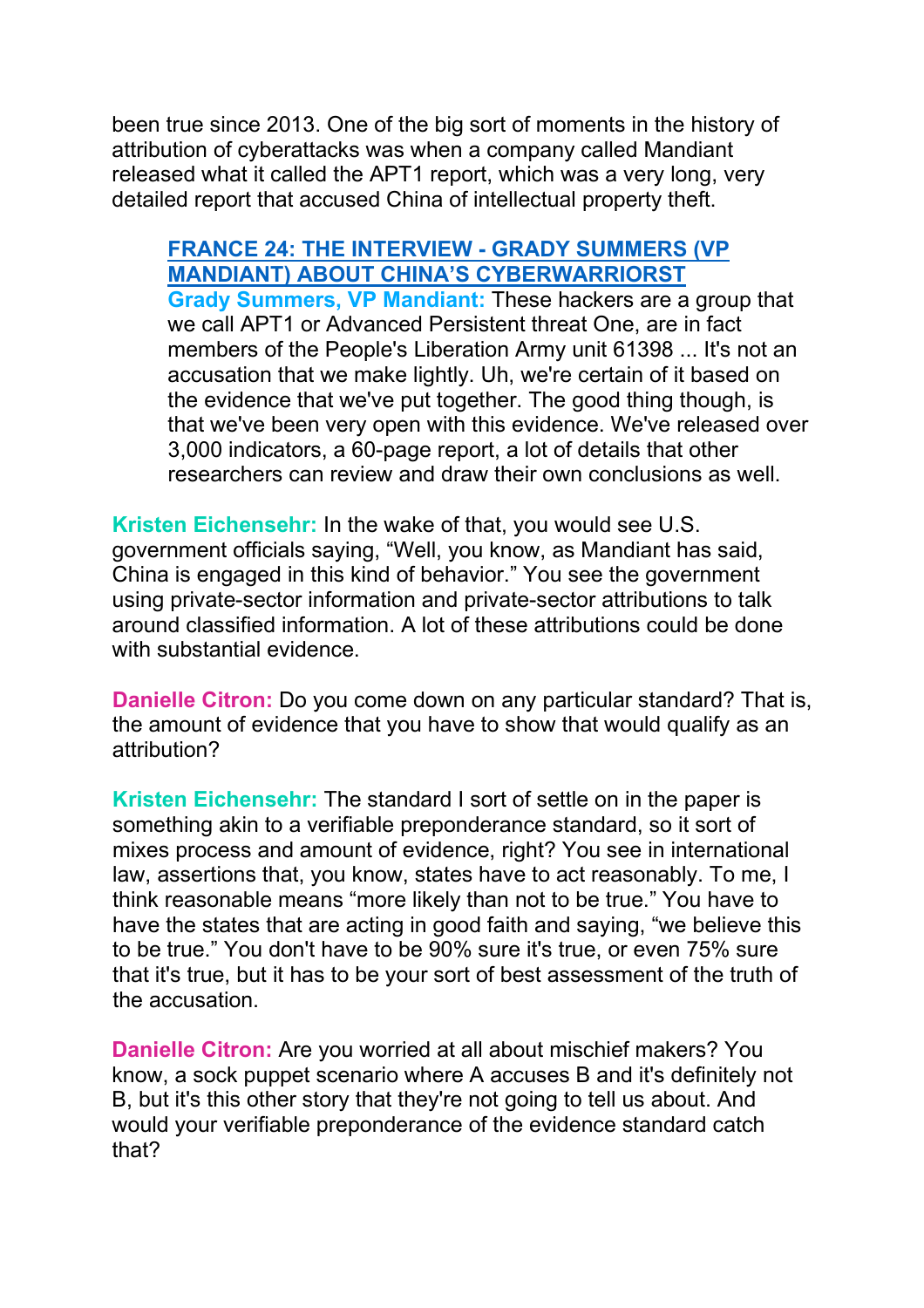**Kristen Eichensehr:** I hope it would catch it. And I am worried about that. I'm worried about false flag operations. We've seen it happen. And I think we're likely to see more instances of that going forward. And so I hope that a requirement to disclose evidence and support accusations would foster the catching of those kinds of erroneous claims, whether they're deliberately erroneous or accidentally erroneous. They're both, as you said, mischief-making so I do think having more evidence guards against that kind of error.

**Risa Goluboff:** The U.S. announced this "defend forward" policy in 2018, this new Defense Department cyber strategy and a U.S. Cyber Command vision document. The strategy – I'm going to quote from it – aims to, quote, "defend forward to disrupt or halt malicious cyber activity at its source, including activity that falls below the level of armed conflict," end quote.

**Kristen Eichensehr:** So this was a shift in posture to a much more active idea of what it means to defend. What they mean by that is defending outside U.S. government systems. So they talk about defending as close as possible to the origin of the attack. They're operating inside other people's systems, often abroad.

**Risa Goluboff:** It's pretty aggressive as a defense, right? It seems like calling it "defend" is a little bit on the line.

**Kristen Eichensehr:** It's a marketing tool to be sure.

**Danielle Citron:** Do we know what pushes the U.S. to take this aggressive defend forward or offensive measures policy?

**Kristen Eichensehr:** I think it was just the idea that U.S. attempts to be truly defensive and defend its own systems were failing. The United States was constantly getting hit with different kinds of cyberattacks, and other states to which these attacks were being attributed were not backing off, right? This is in the wake of Russia's interference in the 2016 election, in amidst fears looking forward to the 2018 midterms. It's sort of in that environment that you see the executive announce these policies. They were also getting pressure from Congress. Congress passed a couple of years ago in one of the National Defense Authorization Acts, what some people refer to as a mini cyber AUMF, or a mini cyber Authorization for the Use of Military Force, that explicitly authorizes the military to take action in certain circumstances against cyber threats that are attributable to Iran, North Korea, China, and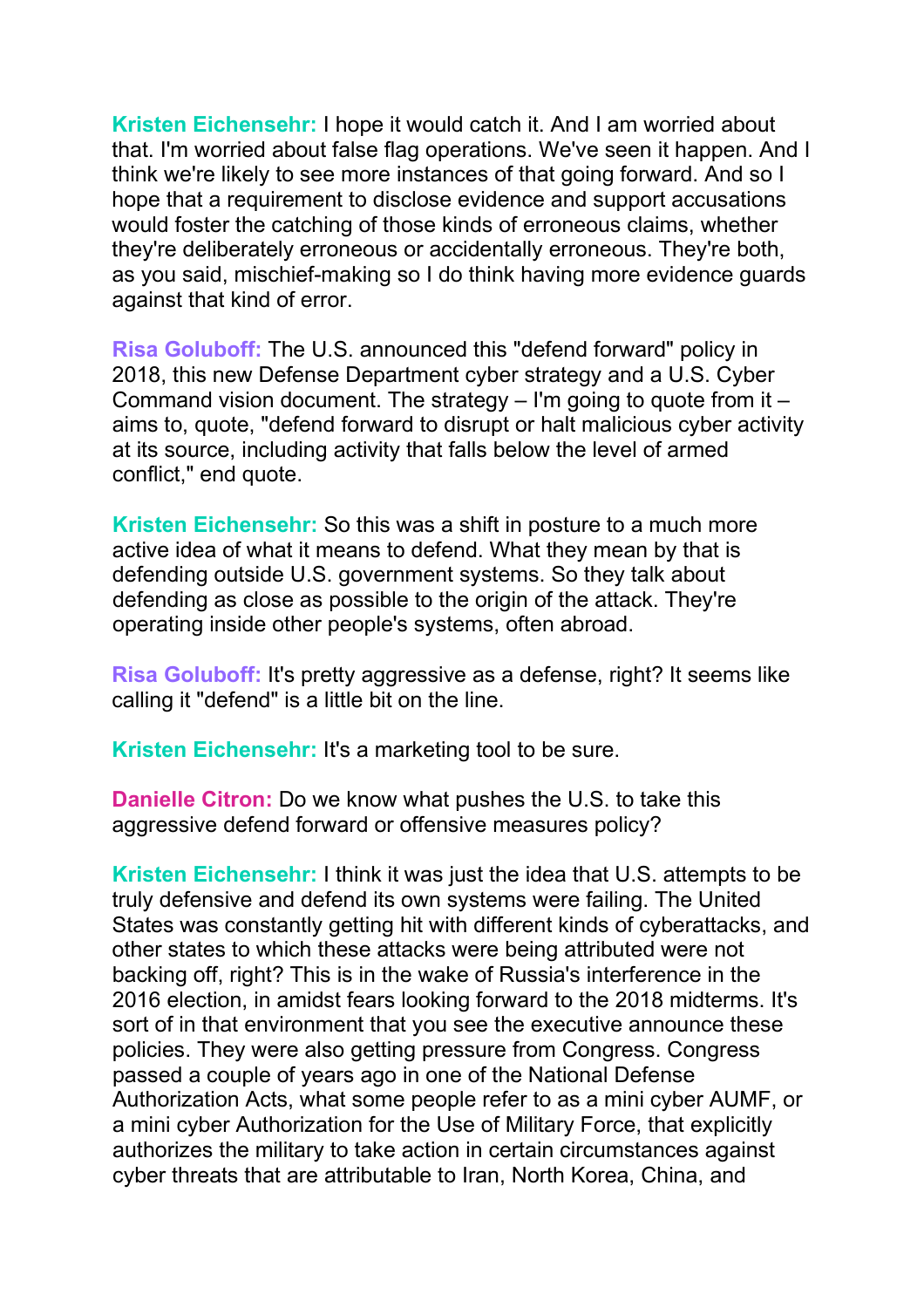Russia. So there's pressure from Congress, there's I think pressure within the executive branch to be better positioned to fend off attacks, and more public awareness, particularly in the wake of 2016, about foreign governments successfully attacking United States infrastructure.

**Risa Goluboff:** Let's say the international community were to agree to a law of attribution and agree to the level of evidence that you think is right, or some other one. But let's, let's just say, for example, the Eichensehr Plan.

(Kristen laughing)

**Risa Goluboff:** How much confidence do you have that nations will stick to the plan, given their different relationship to the problem?

**Danielle Citron:** I love how polite that was – their different relationship to the problem.

### (All laughing)

**Kristen Eichensehr:** I think some states would stick to the plan and some probably wouldn't because they don't stick to many plans in international law.

#### **Risa Goluboff:** Right.

**Kristen Eichensehr:** I still think, you know, even if there's not perfect adherence, there is benefit to greater transparency. So, the attribution statements that we're seeing from states and from private companies are some of the best information we have about what's going on behind the veil of the states' cyber commands or their intelligence services,  $$ what they're actually up to in cyberspace. So, I think the attributions can be important for that reason. But states – to my mind, at least – are kind of underutilizing them. I wish they would be clearer, not just about their evidence, but also about what they think actually violates international law.

**Risa Goluboff:** I wonder if you could say more about that.

**Kristen Eichensehr:** So we see attribution statements that condemn all sorts of behavior, call it irresponsible and reckless, but they sort of hold back from actually showing their cards about what they think is an international law violation versus what is just a domestic law violation or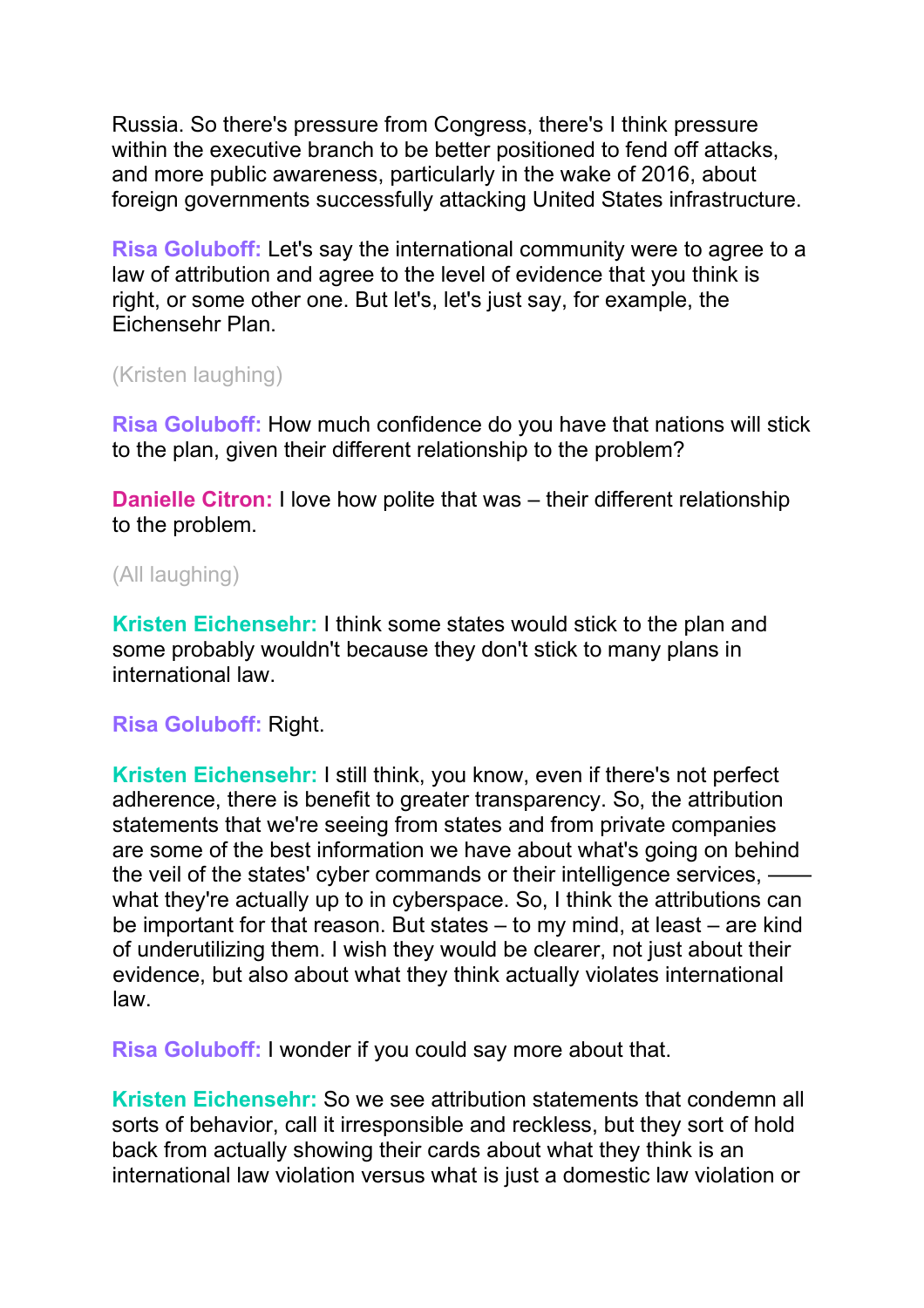otherwise just bad behavior. So I think they could be doing more and more to foster this clarity about international law and sort of set up the rules of the road going forward.

**Danielle Citron:** What do you make of the argument that all law of attribution is just political all the way down? So international law has no sort of place. You know what I'm saying? As I was reading your work over the weekend, which I lovingly did, someone tweeted me or DM'd me to say, "ah, it's all political hogwash or whatever." So what do you say to those folks?

**Risa Goluboff:** Can I just say for those who can't see, Kristen put her head in her hands when Danielle suggested it might be political all the way down. Okay, go ahead.

**Kristen Eichensehr:** Well, when I teach cybersecurity, I teach cybersecurity law and politics because I don't want to have to disentangle the two in a very robust and, you know, hard-line fashion. I do think there's a hefty dose of politics involved, but we have seen circumstances throughout recent history where international law constrains states and shapes their behavior. But even beyond constraining states, I think international law provides a coordinating mechanism. So even if you can't get states to agree, I think there's value to setting up rules that allow states to understand where other states' red lines are. So that's a pretty realist answer in light of some of the actors we see in the world today that are big actors in both the cyber and the non-cyber sphere. But I think there's value to the international legal system, even beyond getting everyone happily to agree and comply and move along.

**Risa Goluboff:** Thinking about the relationship between cyberattacks and hotter conflict, that brings to mind the cold war.

**Kristen Eichensehr:** Yeah.

**Risa Goluboff:** Do you see a spectrum of cold to hot?

**Kristen Eichensehr:** Yes. I've been focused mostly on states, but we see some level of just criminal activity all the time as well. And that's kind of going on in the background. And the other activity that's going on in the background all the time is espionage. States spying on each other – that's been going on forever. That's not a cyber issue, but the amount of it has increased, I think, with the cyber intrusion possibilities. And the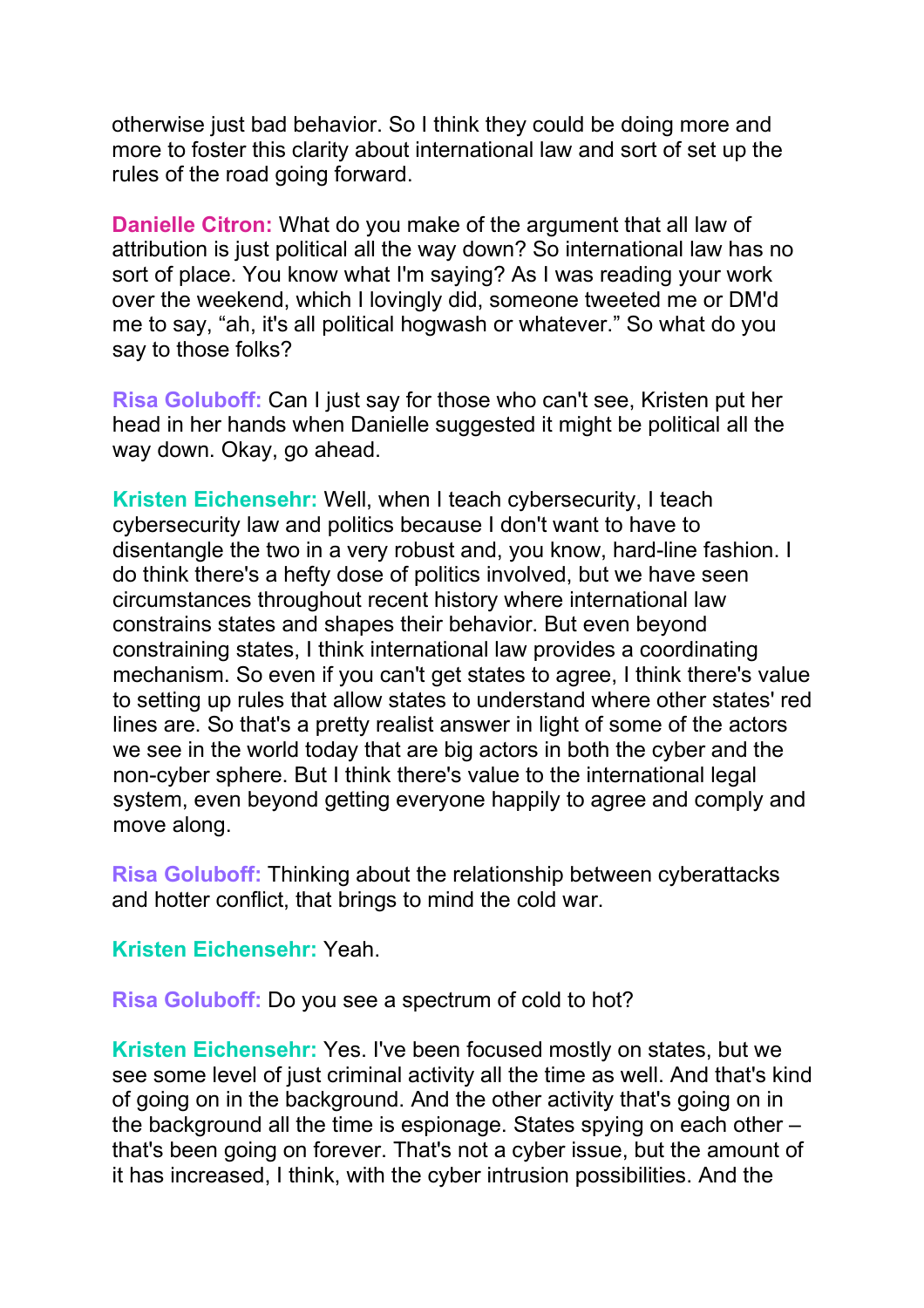possibility of intrusions that are designed initially for espionage being used for more destructive purposes, should the occasion warrant, has become a big concern. So if you see an intrusion by a state, you don't necessarily know at the outset, is this just espionage or is this laying the groundwork for something more destructive? Because having the access can mean it can be used in a variety of different ways.

**Risa Goluboff:** Okay.

**Kristen Eichensehr:** This was a big concern about a year ago when the Solar Winds compromise was discovered.

## **CBS SUNDAY [MORNING:](https://www.youtube.com/watch?v=E390AhlOcSo) THE THREATS ARISING FROM THE MASSIVE [SOLARWINDS](https://www.youtube.com/watch?v=E390AhlOcSo) HACK**

**Dick Durbin:** This is nothing short of a virtual invasion by the Russians into critical accounts of our federal government. **Mitt Romney:** And it is an extraordinary invasion of our cyberspace.

**Ted Koppel:** The Russians, it's believed, hacked into the software of a company called Solar Winds, causing them to push out malicious updates, call it a cyber virus, infecting the computer systems of more than 18,000 private and government customers.

**Kristen Eichensehr:** There was confusion at the outset about what is this that we're looking at? Is this espionage? Is this something more? That goes to your question about hot conflicts or cold wars. We're somewhere in a conflict that could easily escalate either deliberately or – very worrisome – unintentionally. But you see cyber popping up and it's being used as a tool by states, in conjunction with hot conflicts – so that's kind of Ukraine – but also in anticipation of potential conflicts later. So there've been reports that the United States is inside Russian networks and that the Russians are inside U.S. networks. Those are probably not the only states for which that's true. So there's a lot of concern about if a hot conflict were to break out, what does the cyber aspect of that actually look like? And a lot of fear that it would actually be extremely destructive.

**Danielle Citron:** We saw in your work that it's only really in 2014, that the U.S. seems to make an explicit or official attribution for cyberattack. Why'd it take so long, cause clearly there was stuff going on long before then.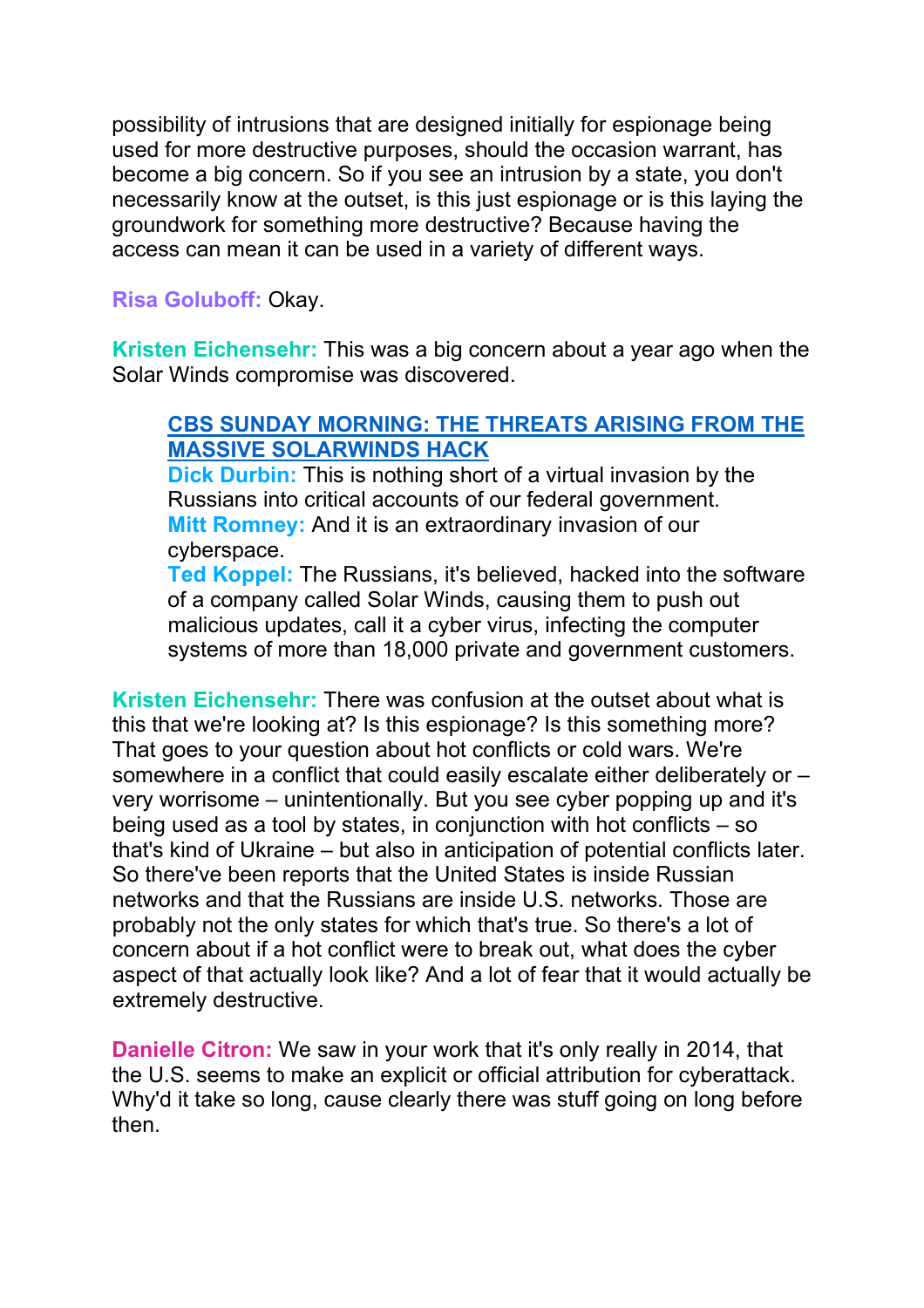**Kristen Eichensehr:** So it took a while for the United States to be willing to show its cards about what it knew about what China was doing. And it took a lot of building frustration at U.S. businesses being hit over and over and over with theft of intellectual property, before the government would do anything. Defensive measures weren't working, nothing was seeming to stop these incidents, and so this was a move to go public by the government and kind of try and change behavior. So going back to the kind of macro deterrence idea, changing state behavior with naming and shaming didn't really work. And I think the other reason the government ultimately went public in 2014 is because private companies, cybersecurity companies had started doing these attributions. And so everybody who was involved in this issue or in the cybersecurity field, knew what was happening, knew who was responsible. And so the government began to look a little silly because they wouldn't actually name names. And so I think the shift in 2014 was to be a little bit more transparent and to try and throw the weight of the government behind an attempt to change behavior. After the Mandiant report in 2013, you sort of knew if the government said, "Oh, it's an advanced, persistent threat," they meant either Russia or China. So, the government finally started saying, "No, actually we mean China."

[THEME MUSIC COMES IN]

**Risa Goluboff:** Thank you so much for this conversation, Kristen, it was really fascinating.

**Kristen Eichensehr:** Thanks so much for having me. This was great.

[THEME MUSIC UP, THEN UNDER]

**Risa Goluboff:** Danielle, I take it, the fact that we're all so implicated in this virtual world means we're all vulnerable to these cyberattacks.

**Danielle Citron:** Yes.

**Risa Goluboff:** So where do you see the intersection between the cyber security and the attribution questions that she's talking about and the subjects that you study?

**Danielle Citron:** Human beings are our weakest link, like, we're the biggest problem, really not necessarily systems. And we saw that with the DNC hack. It was John Podesta's emails. He clicks on a link, and that then gives access. You know, once you get inside a system, then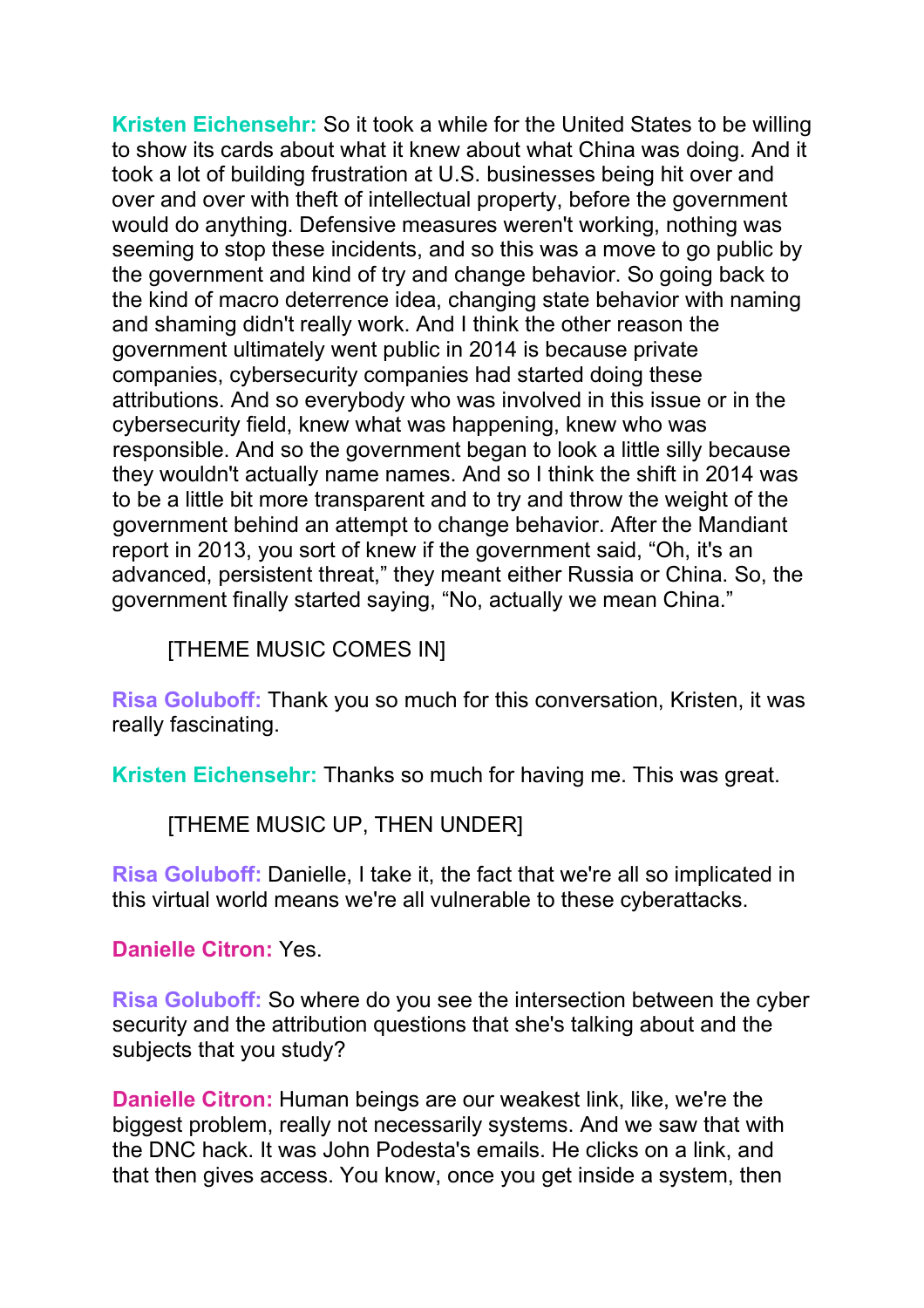you can run amok. And so, you know, absolutely the world of, of our interconnected communications, social media, has a direct link to cybersecurity because it's human beings that are allowing people into systems.

**Risa Goluboff:** Right, right.

**Danielle Citron:** Kristen is more focused on the threats that come from state actors, but those state actors are gaming and manipulating the individuals that I write about too. The intimate privacy violations that I write about also has a government cybersecurity story because governments are targeting journalists and creating deepfakes, deepfake sex videos to discredit the journalist who then doesn't write about human rights abuses. The world of cybersecurity and the vulnerabilities that individuals create are the same vulnerabilities that state actor hackers are going to glom onto as individual perpetrators do and companies do. And the companies are the digital handmaidens of the state actors.

**Risa Goluboff:** In addition to the reasons, you know, particular states might be interested or, or international lawyers might be interested, I would think that the attribution process is also educative of people, right? I mean, the high-profile nature of many of these incidents and then the increased profile of them by attribution, would make those of us who are mere civilians in this world, more aware of the vulnerabilities that you're talking about.

**Danielle Citron:** It's so important, right? The educative value of talking about these kinds of incidents and realizing that it's just the everyday person who clicks on a link, or downloads software, visits a site that's not secured, and then wreaks havoc on the system that this person is a contractor for or subcontractor for the U.S. government. And then we've got big stakes. And so, absolutely, I think it's incredibly important for us to be able to see that we're the bug in the code. And I think talking about it is so important to teach us. We just click, like, share, we don't think about it. And I think if we had these events in our forefront of our minds, we might do less of it.

**Risa Goluboff:** Yeah. This relates to something Kristen said in talking about the proliferation of different kinds of cyberattacks. She said what's considered a national security matter has broadened as a result, and that all these different categories are now considered national security issues. And I'm curious, do you think that's a good thing or a bad thing? I mean, what are the implications of moving from a cyber mob to a cyber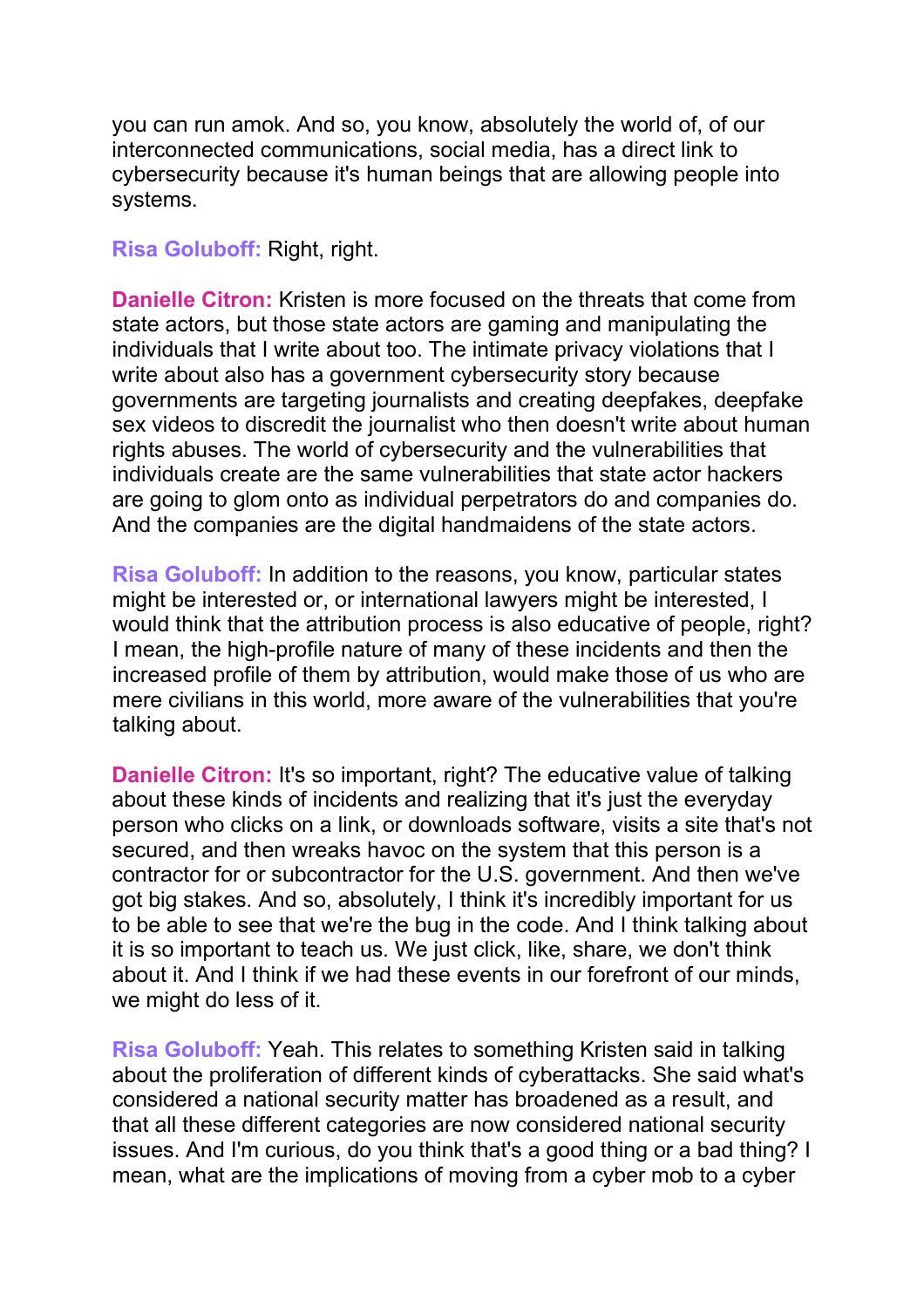brigade? What does that do to the way the law operates, the way we think about it, the way harms and benefits are distributed.

**Danielle Citron:** That's a positive development in the sense that we're taking account of harms and seeing them and recognizing them. So to the extent that national security is widening its aperture for what's harmful and destructive, it's still not wide enough. We're not going to have a cyber Pearl Harbor, we haven't had it yet. But many steps below a cyber Pearl Harbor, many steps below Stuxnet are the smaller-scale attacks that as Kristen was saying, well, but we probably would not remotely recognize as requiring attribution are the kind of embedding in software – spies to wait, viruses to wait until the opportune moment strikes. And those create vulnerabilities because once it gets deployed, A, there's nothing we can do about it. And B, it can be profoundly harmful to hundreds of thousands of people. And so I'm glad to see us move a little bit, move that window of what harm counts. But we need to do better because so often we dismiss harms that aren't physicalized and economic. We just wave it away. If you think about how many individuals, livelihoods and opportunities are linked to these devices, they're in the millions and billions. And so we've got to appreciate that even though the risks are downstream, they can be grave and they can be activated at a much later date when it's too hard to line up all the actors responsible.

**Risa Goluboff:** Well, this was fascinating, Danielle, and I'm so glad I got to hear from both Kristen AND from you on these issues from such different perspectives, but all so interrelated, so thank you for the conversation.

**Danielle Citron:** This was such a wonderful introduction to being a cohost on Common Law.

**Risa Goluboff:** So happy to have you as a co-host.

**Danielle Citron:** I'm excited to do more of these with you.

**Risa Goluboff:** Me too.

[THEME MUSIC UP, THEN UNDER]

**Danielle Citron:** That does it for this episode of Common Law. If you'd like more information on Kristen Eichensehr's work on cybersecurity,